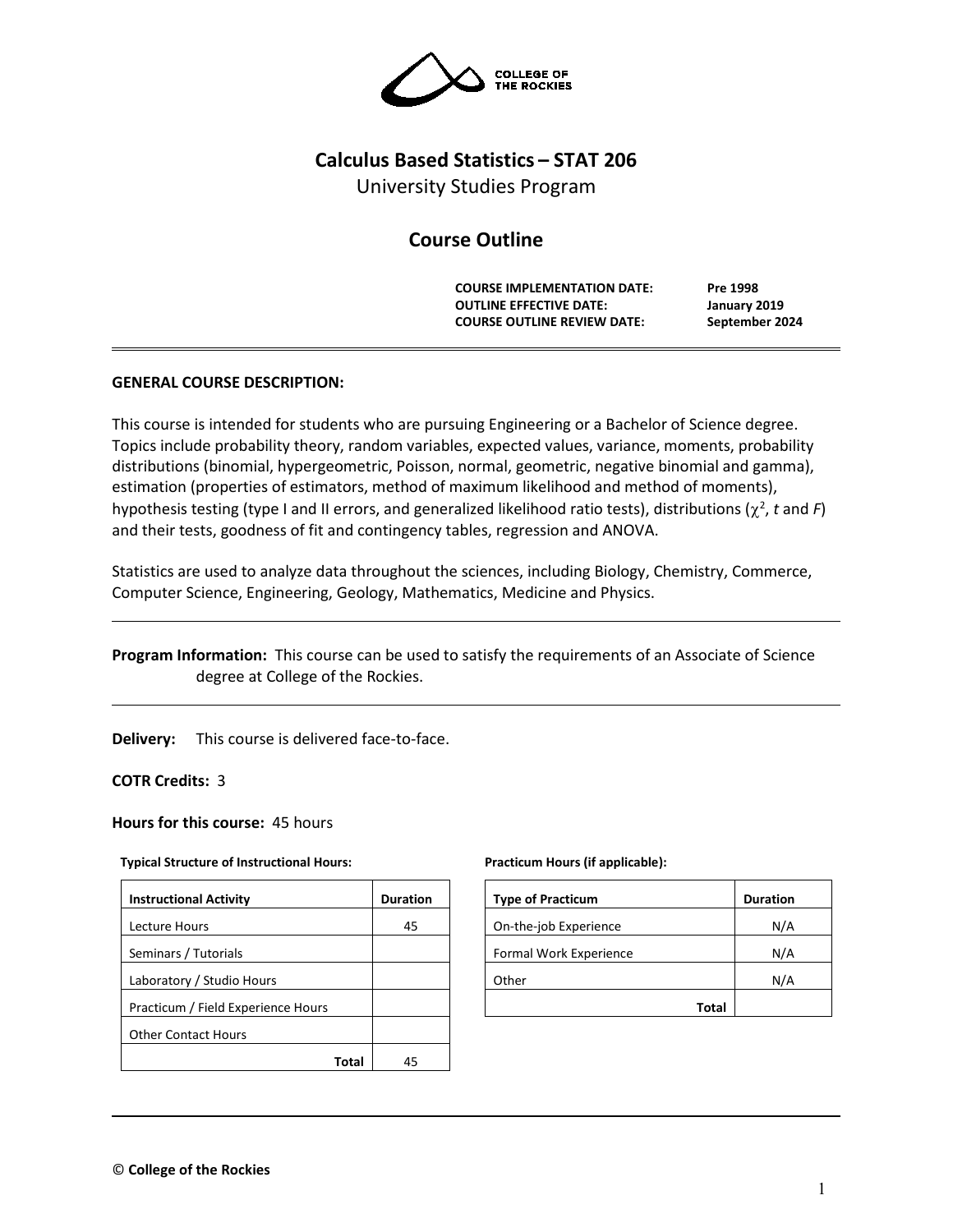Andrea Hyde, Instructor

Signature

#### **APPROVAL SIGNATURES:**

Department Head Erin Aasland Hall E-mail: [aaslandhall@cotr.bc.ca](mailto:aaslandhall@cotr.bc.ca) Dean of Business and University Studies Darrell Bethune E-mail: [bethune@cotr.bc.ca](mailto:bethune@cotr.bc.ca)

Department Head Signature

Dean Signature

EDCO

Valid from: January 2019 – September 2024

Education Council Approval Date

#### **COURSE PREREQUISITES AND TRANSFER CREDIT:**

**Prerequisites:** MATH 104 or MATH 114 may be taken concurrently

**Corequisites:** None

#### **Flexible Assessment (FA):**

Credit can be awarded for this course through FA  $\Box$  Yes  $\Box$  No

Learners may request formal recognition for flexible assessment at the College of the Rockies through one or more of the following processes: External Evaluation, Worksite Assessment, Demonstration, Standardized Test, Self-assessment, Interview, Products/Portfolio, or Challenge Exam. Contact an Education Advisor for more information.

**Transfer Credit:** For transfer information within British Columbia, Alberta, and other institutions, please visit [http://www.cotr.bc.ca/Transfer.](http://www.cotr.bc.ca/Transfer)

> Students should also contact an academic advisor at the institution where they want transfer credit.

**Prior Course Number:** N/A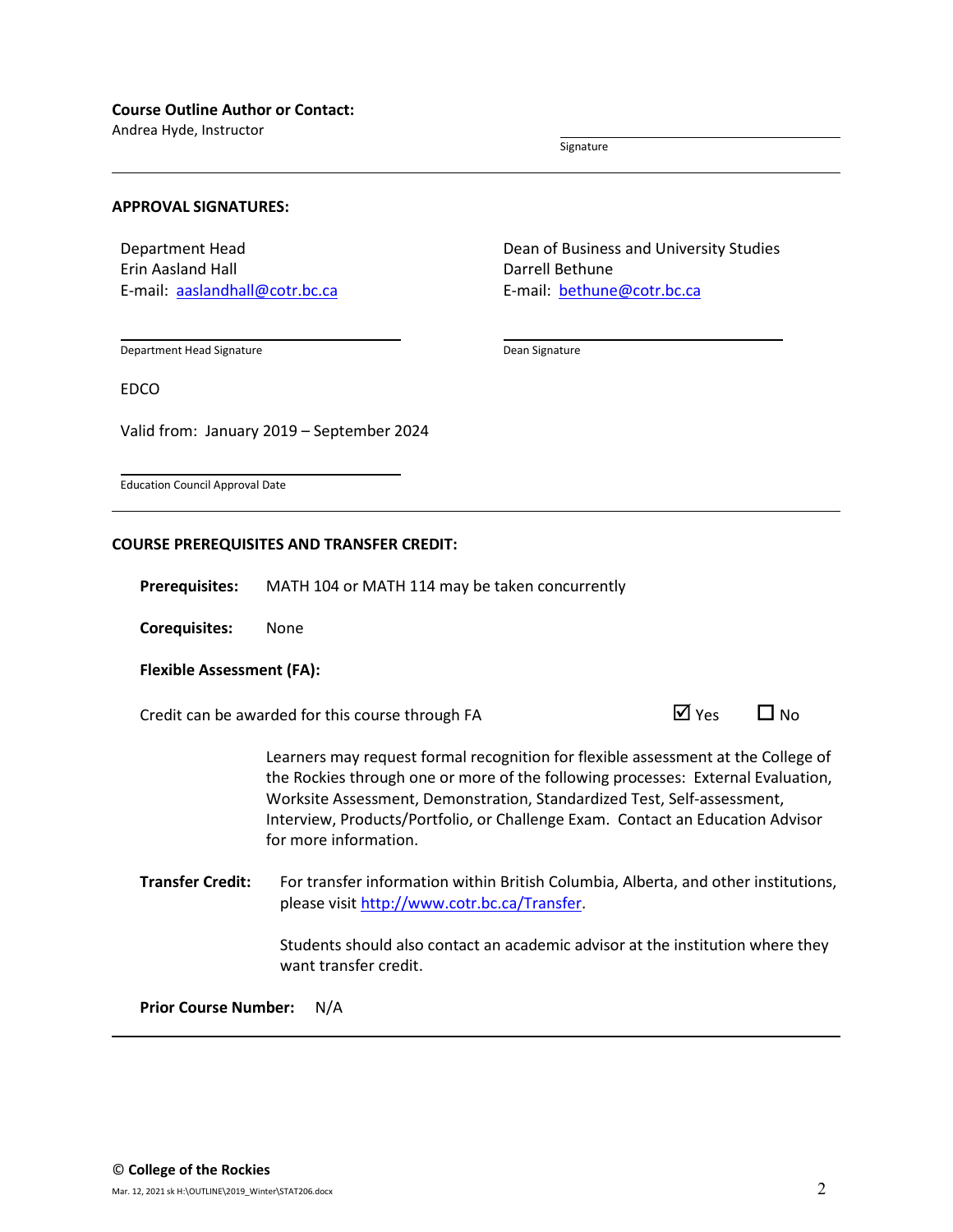## **Textbooks and Required Resources:**

Textbook selection varies by instructor and may change from year to year. At the Course Outline Effective Date the following textbooks were in use:

*Please see the instructor's syllabus or check COTR's online text calculator <http://go.cotr.bc.ca/tuition/tCalc.asp> for a complete list of the currently required textbooks.*

## **LEARNING OUTCOMES:**

Because statistics are used in any field where data must by analyzed, this course is appropriate for many careers, including Biology, Chemistry, Commerce, Computer Science, Engineering, Geology, Mathematics, Medicine and Physics.

At the completion of STAT 206, a successful student will be able to

- understand the fundamentals of probability including the axioms, discrete and continuous probability distributions, and conditional and combinatorial probability;
- work with random variables including their expected values, variance, higher moments and moment generation functions;
- work with special probability distributions including the binomial, hypergeometric, poisson, normal, geometric, negative binomial and gamma distributions, and recognize when they are appropriate;
- understand desirable properties for estimators, including unbiasedness, efficiency, consistency and sufficiency;
- use the methods of maximum likelihood and moments to find estimators and determine if they have the desired properties;
- understand the concept of an hypothesis test and type I and type II errors;
- understand how to generate hypothesis tests using generalized likelihood ratio tests;
- understand the normal distribution including estimators for the mean and variance, central limit theorem and the  $\chi^2$ , *t*-, and *F*- distributions;
- perform relevant two sample tests;
- perform goodness of fit tests;
- use linear regression including least squares fits, covariance and correlation, and the appropriate hypothesis tests; and
- do ANOVA.

This course should help students

- use written and oral communication skills effectively, employing methods appropriate to message and context;
- think clearly and critically, fusing experience, knowledge and reasoning into considered iudgment:
- identify, interpret and solve problems, effectively implementing and evaluating proposed strategies;
- develop organizational, problem solving, and critical thinking skills;
- learn to work both independently and in groups;

Larsen, Richard J., and Morris, L. Marx, *An Introduction to Mathematical Statistics and its' Applications* 5th edition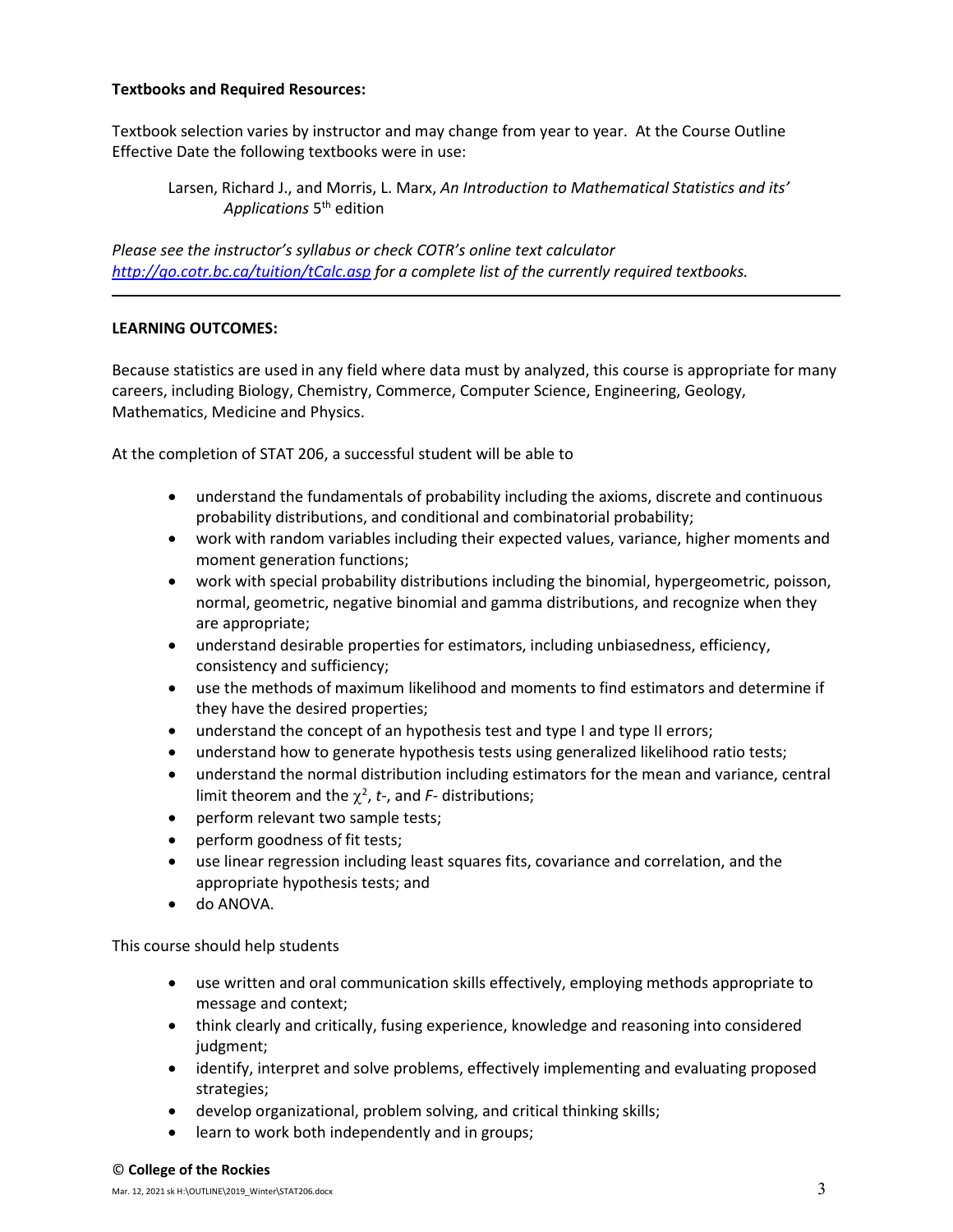- learn to transfer knowledge to new contexts;
- practice comprehending and interpreting abstract materials from text; and
- develop an appreciation of the importance of persistence, a positive attitude and energy.

# **COURSE TOPICS:**

- 1. Probability
	- a) Axioms
	- b) Discrete probability functions
	- c) Continuous probability functions
	- d) Conditional probability; independence
	- e) Combinatorial probability
- 2. Random variables
	- a) Densities; joint densities
	- b) Combining and transforming random variables
	- c) Conditional densities
	- d) Expected values: properties
	- e) Variance
	- f) Moments and moment generating functions
	- g) Chebyshev's inequality
- 3. Probability distributions
	- a) Binomial distribution
	- b) Hypergeometric distribution
	- c) Poisson distribution
	- d) Normal distribution
	- e) Geometric distribution
	- f) Negative binomial distribution
	- g) Gamma distribution
- 4. Estimation
	- a) Properties
		- i) Unbiasedness
		- ii) Efficiency; minimum variance estimators
		- iii) Consistency
		- iv) Sufficiency
	- b) Methods of finding estimators
		- i) Method of Maximum Likelihood
		- ii) Method of Moments
	- c) Interval estimation
- 5. Hypothesis testing
	- a) Errors: type I and type II errors
	- b) Generalized likelihood ratio tests
- 6. The normal distribution
	- a) Point estimates for  $\mu$  and  $\sigma^2$ .
	- b) Central limit theorem
	- c) The  $\chi^2$ , t and *F*-distributions
	- d) One sample *t* test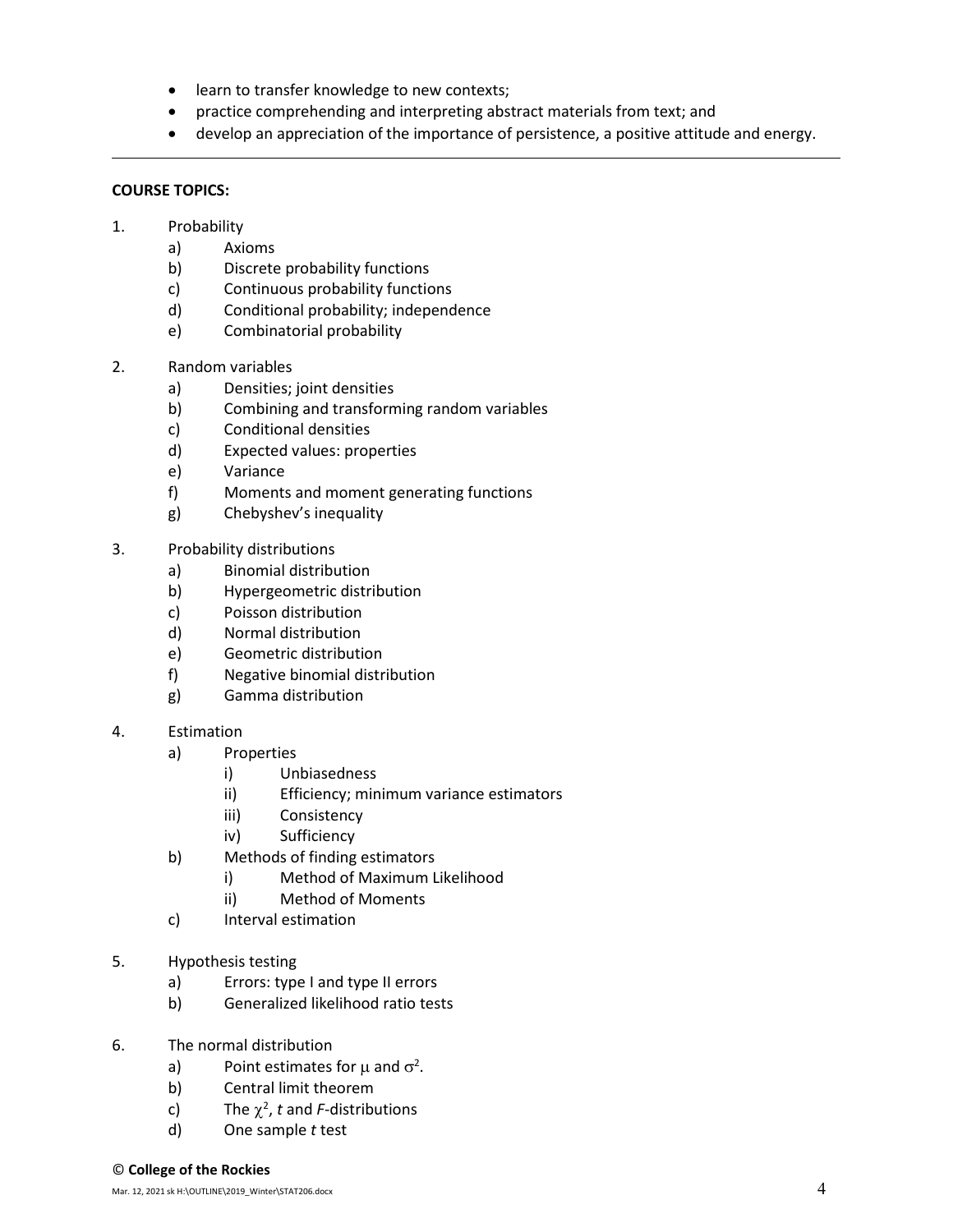- 7. Two sample tests
	- a) Testing  $H_0: \mu_X = \mu_Y$  (two sample *t*-test)
	- b) Testing  $H_0: \sigma_X = \sigma_Y$  (*F* test)
	- c) Testing  $H_0: p_X = p_Y$  (binomial data)
	- d) Confidence intervals
- 8. Goodness of fit
	- a) Multinomial distribution
	- b) goodness-of-fit tests
		- i) Parameters known
		- ii) Parameters unknown
	- c) contingency tables
- 9. Regression
	- a) Covariance and correlation
	- b) Least squares
	- c) Linear model
	- d) Bivariate normal

# 10. ANOVA

- a) The *F*-test
- b) Computational formulae
- c) Orthogonal contrasts
- d) Tukey's method

*See instructor's syllabus for the detailed outline of weekly readings, activities and assignments.* 

# **EVALUATION AND ASSESSMENT:**

| <b>Assignments</b>   | % Of Total Grade |  |  |
|----------------------|------------------|--|--|
| Assignments          | 15%              |  |  |
| Project              | 15%              |  |  |
| <b>Midterm Tests</b> | 30%              |  |  |
| <b>Final Exam</b>    | <u>40%</u>       |  |  |
| <b>Total</b>         | 100%             |  |  |

*Please see the instructor' syllabus for specific classroom policies related to this course, such as details of evaluation, penalties for late assignments and use of electronic aids.*

# **EXAM POLICY:**

Students must attend all required scheduled exams that make up a final grade at the appointed time and place.

Individual instructors may accommodate for illness or personal crisis. Additional accommodation will not be made unless a written request is sent to and approved by the appropriate Department Head prior to the scheduled exam.

Any student who misses a scheduled exam without approval will be given a grade of "0" for the exam.

### © **College of the Rockies**